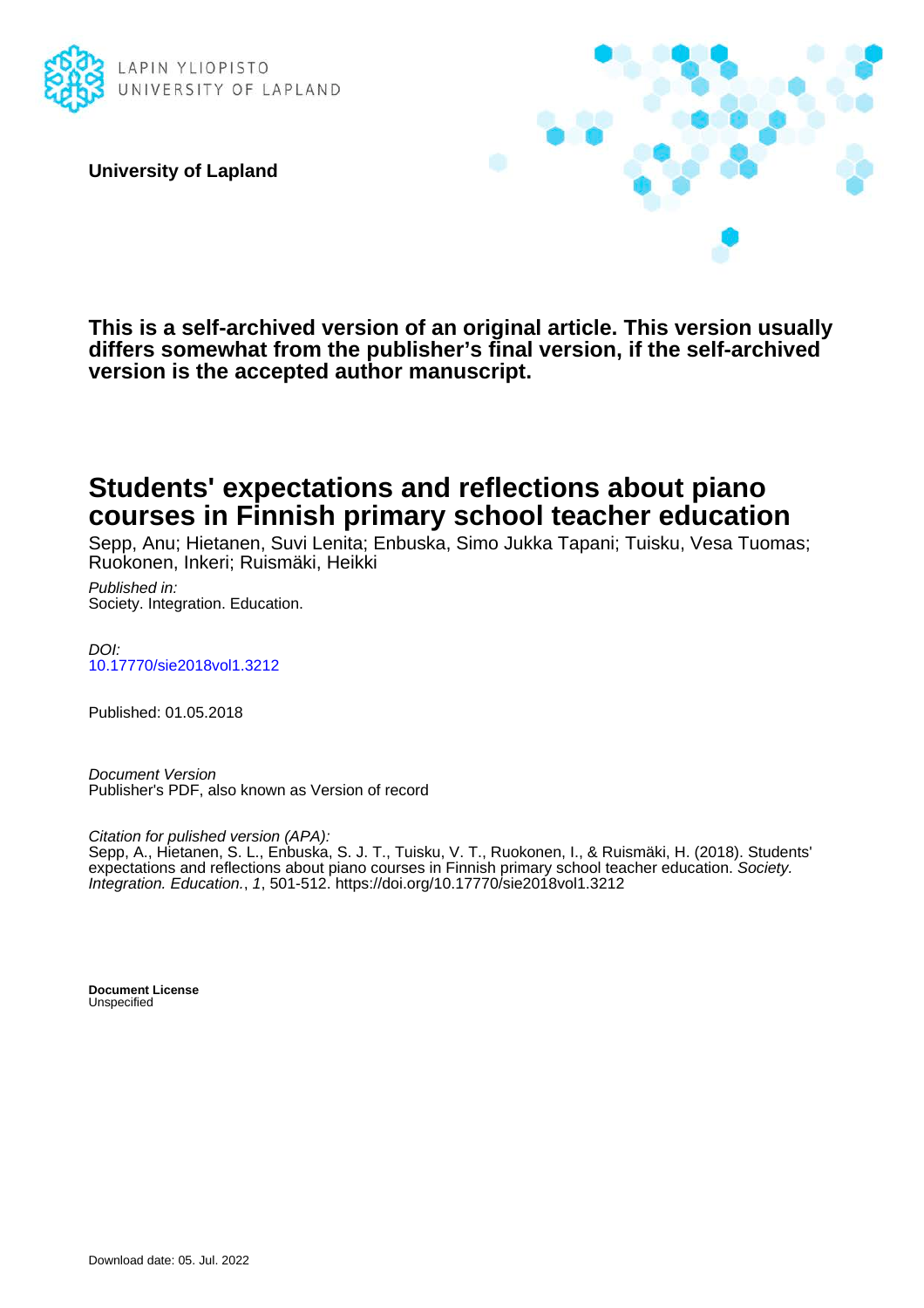# **STUDENTS' EXPECTATIONS AND REFLECTIONS ABOUT PIANO COURSES IN FINNISH PRIMARY SCHOOL TEACHER EDUCATION**

**Anu Sepp** University of Helsinki, Finland

**Lenita Hietanen** University of Lapland, Finland

**Jukka Enbuska** University of Lapland, Finland

**Vesa Tuisku** University of Lapland, Finland

**Inkeri Ruokonen** University of Helsinki, Finland

**Heikki Ruismäki** University of Helsinki, Finland

*Abstract. In Finland, music subject is part of National Core Curriculum and in the primary school stage (grades 1-6) usually taught by primary school teachers. To assure instruction of music education on a highly professional level, pre-service teachers are taught piano course as part of music didactics.*

*This article reports findings of the pilot study carried out as part of ArcTop research project between University of Lapland and University of Helsinki to develop and improve primary school teacher education in both institutions. Students' expectations and reflections are examined through the lens of self-efficacy theory by Bandura (1977, 1986, 1997).*

*The data were collected using an open-ended questionnaire to find out students experiences in piano playing and music reading as well as their self-reflections about the learning process. The answers (n = 97) were processed statistically and analysed using qualitative content analysis. The results revealed that most of the participants (* $n = 64$ *) were inexperienced in piano playing. At the same time they were highly motivated and eager to learn and practice. The students also mentioned the lack of elementary music literacy knowledge and the insufficient number of contact lessons which give grounds for making further arrangements in the curriculum.* 

*Keywords: self-efficacy; music education; primary school teacher education in Finland; piano accompaniment.*

> *© Rēzeknes Tehnoloģiju akadēmija, 2018 <http://dx.doi.org/10.17770/sie2018vol1.3212>*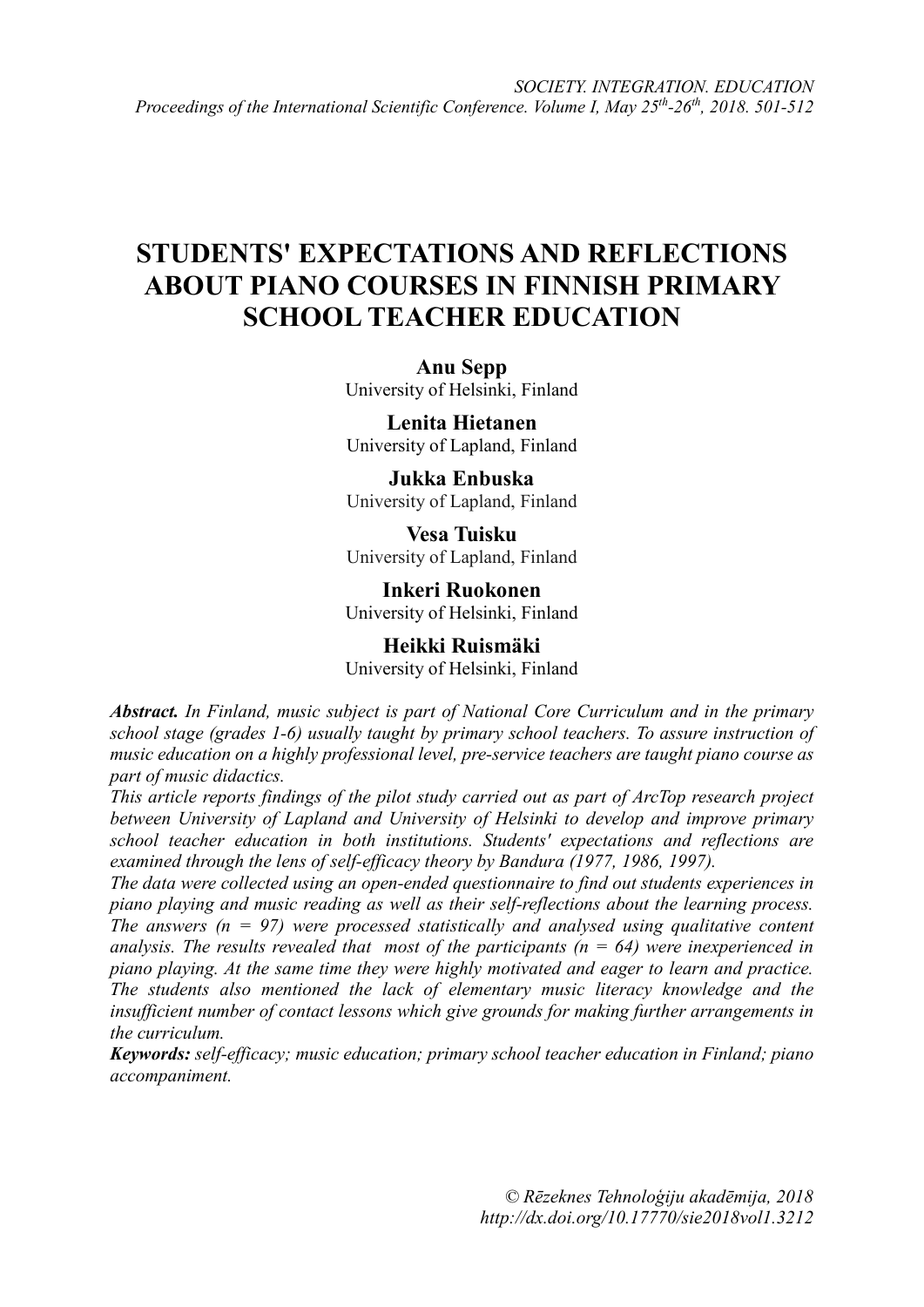#### **Introduction**

The success-story of Finnish basic school education is widely known all over the world: the equality in education, relatively low level of student assessment, school- and district-level leadership, teacher autonomy and professionalism are the key issues behind that accomplishment, just to name a few (Sahlberg, 2011; Niemi et al., 2012; Reinikainen,2012; Juntunen 2017). The renewal processes in Finnish basic school education, especially in connection with the recent National Core Curriculum for basic schools (NCCBE, 2014), require rearrangements and new approaches also in teacher training.

In this field, University of Lapland and University of Helsinki have been doing a lot of cooperation in sharing expertise and carrying out several studies to improve and develop music courses in primary school teacher training (Hietanen & Ruismäki, 2017; Tuisku & Ruokonen, 2017; Ruokonen et al., 2017; Enbuska et al., 2018).

This pilot study is part of a new research project "Arctic Reformative and Exploratory Teaching Profession" (ArcTop), aiming to support teachers' life-long professional development by organizing research based in-service courses; providing possibilities for cooperation and creating networks between universities and comprehensive schools in Lapland through shared expertise, critical reflections and research. Part of this project focuses on different possibilities for developing piano courses in primary school teacher training.

#### **Music subject and teaching in Finnish basic schools**

In Finland, music subject is part of National Core Curriculum of Basic Education (NCCBE) where the main objectives and activities of music subject are stated. The main tasks of music education - to create opportunities for versatile musical activities and active cultural participation- reflect the ideas of praxial music education (Elliott, 1995; Elliott & Silvermann, 2015): pupils learn musical concepts and expression skills through singing, playing musical instruments, composing, moving and listening to music. They are supposed to participate in making music together and building togetherness, take part in cross-disciplinary work in arts subjects and share their experiences with others. The ongoing and fast development of information technologies is observable also in music education, as the new NCCBE emphasizes the use of music technology when composing and expressing creative musical ideas. Thus, the local schools and teachers have the freedom and responsibility to choose the content and methods to achieve these goals (NCCBE, 2014). In grades 1–9, there is expected to be at least eight compulsory courses of music as, meaning that one course corresponds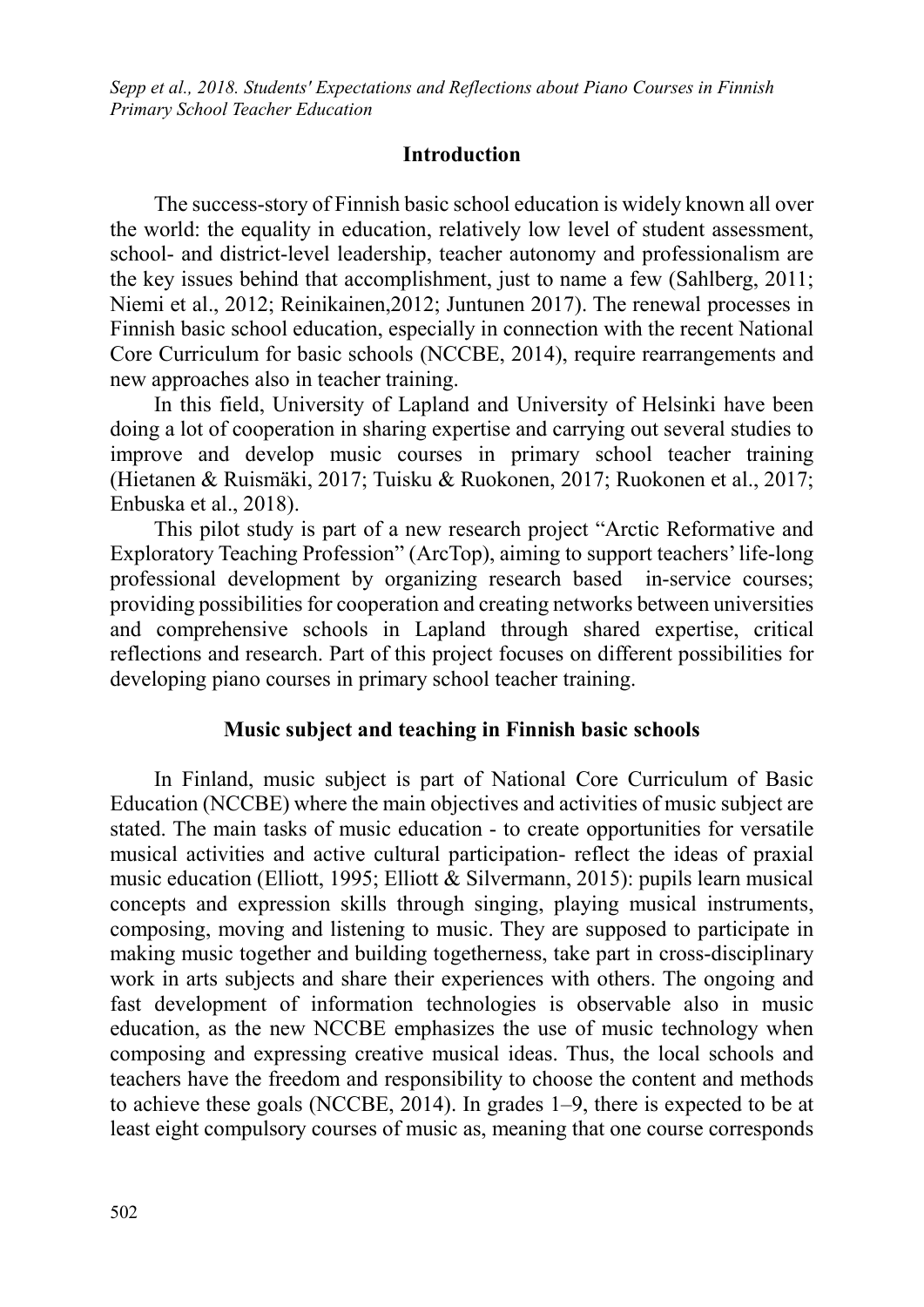to 38 contact hours. Music is obligatory subject in grades 1-7 and optional in grades 8-9. In addition there are 11 optional courses (one course corresponding to 38 contact hours) which may also be used for teaching arts subjects (handicraft, music, visual arts), but the decision about the number of hours each subject can use, lies on the local school (Valtioneuvoston asetus 422/2012, Suomen Säädöskokoelma, 2012). The study by Tossavainen and Juvonen proved that music as a school subject is considered enjoyable, but not as useful as mathematics (Tossavainen & Juvonen, 2015).

In grades 1 to 5 music subject is usually taught by the primary school teacher (sometimes referred to also as "generalist"), whereas from grade 6 and up the specialised music teacher continues the teaching (Sepp et al., 2010; Hietanen et al., 2017). Implementation of the music subject objectives presented in NCCBE (NCCBE, 2014), set high demands on teachers' pedagogical abilities, musical competence and skills like singing, playing different instruments, basics of music elementary theory (Anttila, 2010; Saarelainen & Juvonen, 2017; Hietanen et al., 2017).

According to Laitinen, Hilmola and Juntunen (2011), the situation in arts education, including general music education at Finnish basic school faces several problems, such as the insufficient time available for music, modest results in musical knowledge and basic skills (at grade 9 level), inadequate qualification of teachers' teaching music (Laitinen et al., 2011, 14-16). The same tendency is common to educational policy in numerous European countries.

## **Literature and theoretical background**

According to the study "Arts and Culture Education at School in Europe" (ACESE, 2009), in the majority of the observed 30 European countries, generalist teachers are employed to teach music on the primary school level.

Yet, several research results have revealed serious problems the generalists face when teaching music in basic school (Swanwick, 1992; Hennessy, 2000; Holden & Button, 2006; Wiggins & Wiggins, 2008; Biasutti, 2015; de Vries, 2013; Gravis, 2013; Hallam et al., 2009; Russell-Bowie, 2009; de Vries, 2017).

In Finland, primary school teachers are facing the same complications: insufficient musical knowledge and skills have been reported in many research reports (Puurula 1992; Vesioja 2006; Ruokonen & Muldma 2007; Partanen et al., 2009; Anttila, 2010; Saarelainen & Juvonen, 2017; Hietanen et al., 2017; Mäkinen & Juvonen, 2017). According to Tereska (2003), nearly one third of primary school teachers refuse to teach music. Anttila (2010) points out that most of Finnish pre service teachers lack confidence in singing and many of them cannot play any instruments. In primary school teacher training entrance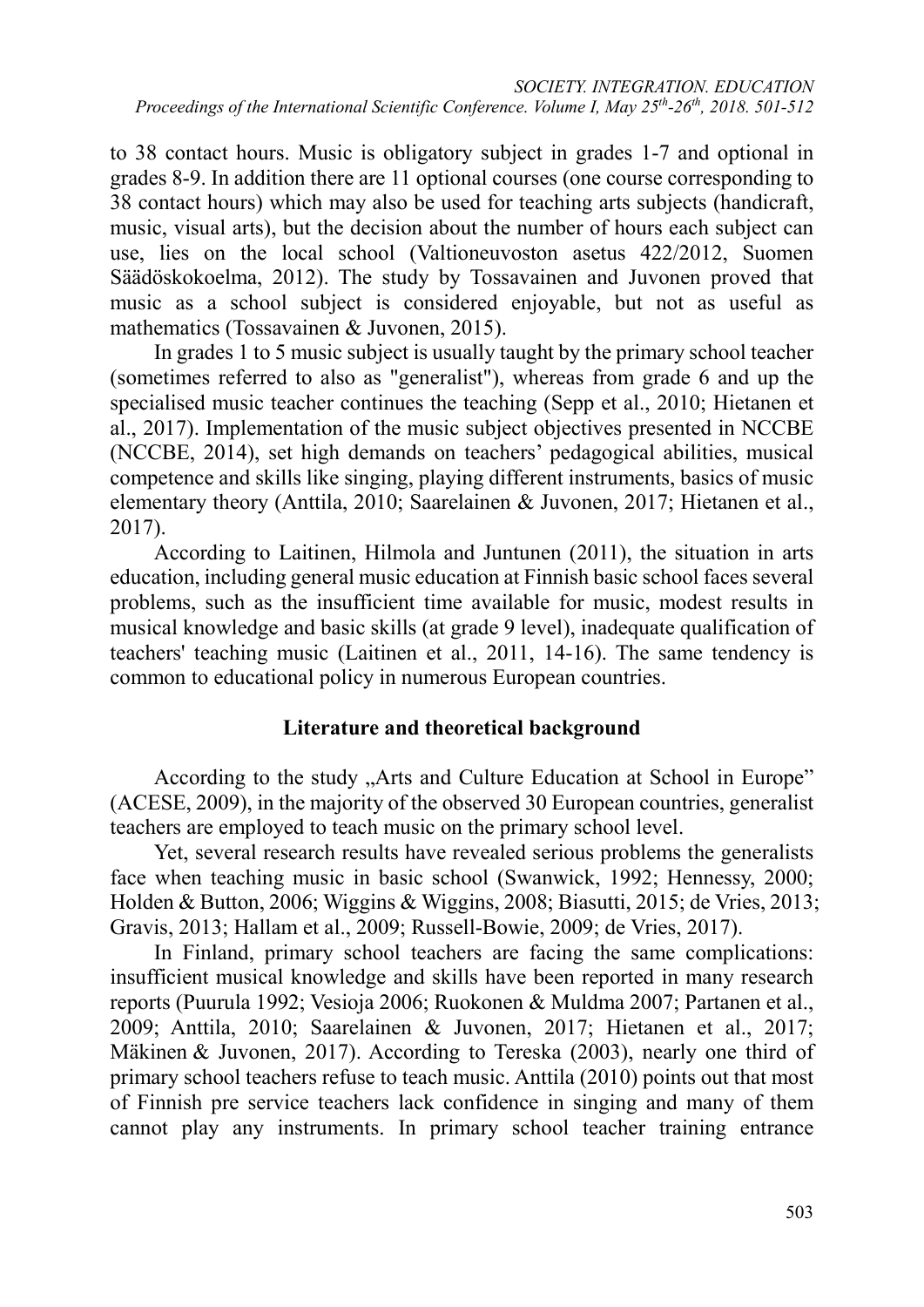examinations musical skills are not evaluated in any way. Also, the amount and quality of music courses in primary school teacher training vary a lot across Finnish Universities (Anttila, 2010).

For example, regular music studies for generalists include 10 academic hours of piano accompaniment lessons in University of Helsinki and 20 academic hours in University of Lapland. The decreasing instruction time and limited number of contact lessons challenge to find new solutions to equip pre service teachers with sufficient knowledge and skills in music. It is crucial to motivate students for acquiring skills needed for teaching music professionally. It also means creating supportive learning environments for helping to build students' positive selfefficacy, as it has major implications for their future work.

According to Bandura's social-cognitive theory, the concept of self-efficacy expresses a personal belief system of one's capability to accomplish certain tasks (Bandura, 1977). Several research results confirm that self-efficacy is extremely important when it comes to motivation, learning and academic achievement (Bandura, 1997; Multon et al., 1991; Schunk & Pajares, 2009; Artino Jr, 2012). Bandura also underlines the two important aspects reflecting the task- and situation-specific nature of self-efficacy: firstly, the most beneficial efficacy decisions exceed one's real capabilities, and secondly, individual's efficacy judgements aim to accomplish certain goals (Bandura, 1986). Yet, the mere possessing of the knowledge and skills is not enough - one must also have the conviction to perform the task not only under typical, but also challenging circumstances. As Artino Jr has put it: "Effective functioning, then, requires skills and efficacy beliefs to execute them appropriately - two components that develop jointly as individuals grow and learn" (Artino Jr, 2012: 77).

Self-efficacy beliefs play an essential role explaining phenomena like human motivation, learning, self-regulation, accomplishment. In other words, selfefficacy beliefs have a crucial role in "translating directed goals into actions" (Pajares & Urdan, 2005, ix). According to Bandura: "Belief in one's efficacy is a key personal resource in self-development, successful adaptation, and change" (Bandura, 2006: 4).

There are also significant connections between person's goal achievement, past experiences, internalised values and attitudes shaping one's self-efficacy, as these factors either increase or decrease motivation to participate in certain activities (Mayer, 2008). Accordingly, the higher the person's self-efficacy, the higher goals one sets for oneself. Whereas individuals with low self-efficacy may avoid certain activities to prevent failure or negative experiences (Morris et al., 2017). In the context of teaching this indicates that "self-efficacy is developed through the interaction between an individual's judgement of their teaching ability to perform a task and their perception of the actions required to perform the task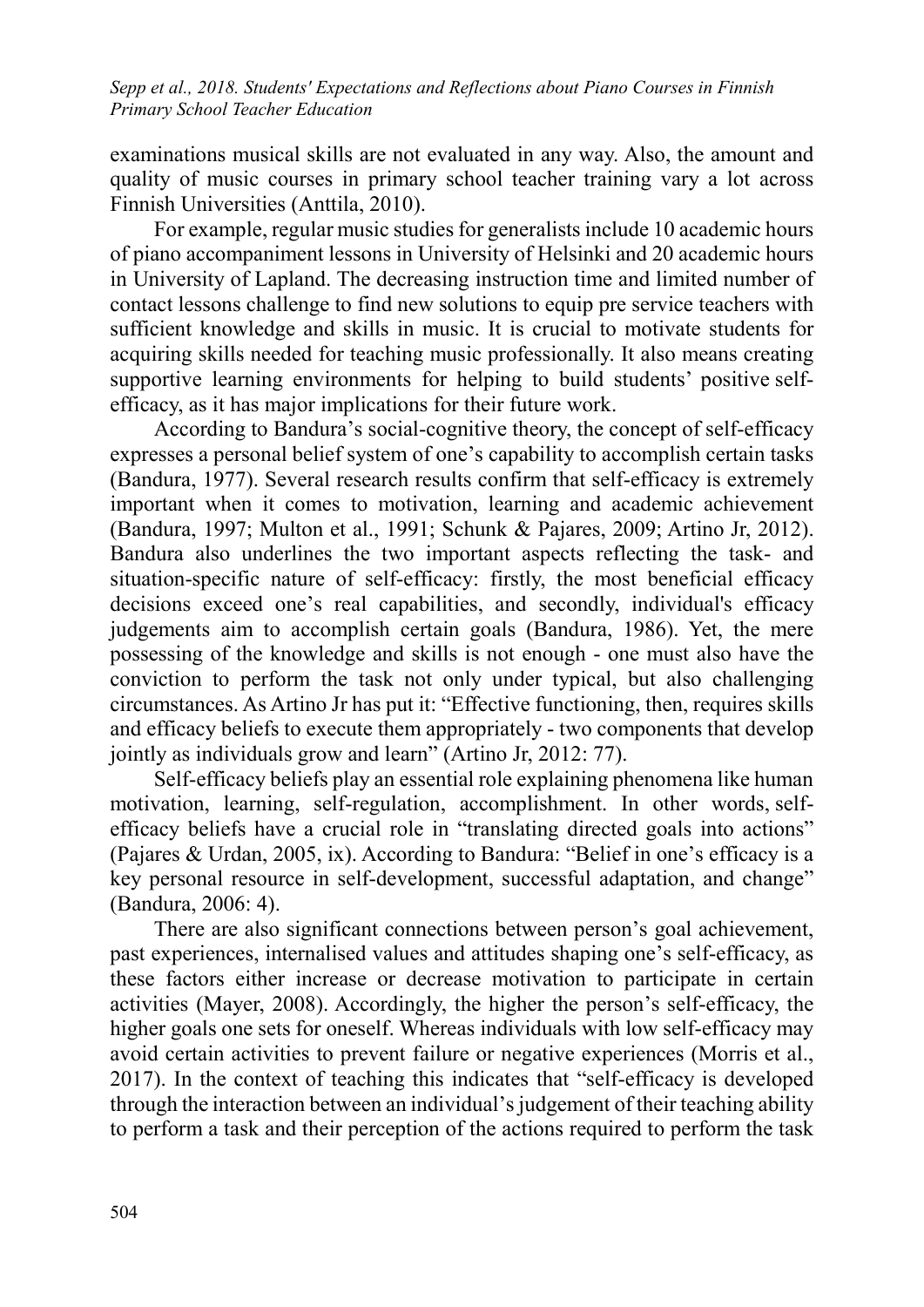successfully" (Garvis, 2013: 86).

The four key sources that contribute to self- efficacy are: mastery experience (prior task-based achievement), vicarious experience (observation of peers and other role models), verbal persuasion (encouragement from others), and physiological states (emotional conditions, arousal) (Bandura 1997; Pajares & Schunk, 2001). Mastery experiences constitute the most reliable sources of efficacy information, as each success helps to build confidence whereas each failure weakens it (Hendricks, 2016). Self-efficacy focuses more specifically on the tasks or activities that an individual feels capable of performing. Accordingly, a generalist teacher's ability to teach a particular subject is determined by their level of self-efficacy.

Hennessy (2017) argues that less confident student teachers will not be challenged to try music teaching in their future career and later they prefer to exclude music from their teaching responsibilities (Hennessy, 2017).

In order to understand primary school teachers' beliefs, experiences and challenges about teaching music and to help the student-teachers to develop confidence and add motivation for learning musical skills, self-efficacy theory provides good conceptual framework for research.

### **Methodology**

According to Kaplan (1973), the aim of methodology is to help us to understand not the product of scientific inquiry but the process itself.

This pilot study is part of ArcTop design- based research project (2017 - 2019) between the Universities of Helsinki and Lapland for developing piano courses and learning environments in primary school teacher training. Instruction takes place in a piano studio, equipped with digital pianos, headphones and computer. The equipment in the class enables differentiated teaching and individual tutoring. The teaching contains basics of melodic piano accompaniment: accompaniment of melody based on chord symbols to support joint singing in the classroom. Music textbooks of the elementary school and additional materials compiled by the teachers are used as music sources, but students may also choose their own repertoire in accordance with their level of experience. In addition, the network study environments and teaching materials are used. At the beginning of the course, students' backgrounds, wishes and goals are mapped through discussion.

The aim of the present qualitative study is to find out the dynamics and developments in students' efficacy beliefs as the result of piano accompaniment course. Tha data were collected from primary school teacher students  $(N = 97)$  in Universities of Lapland ( $N = 14$ ) and Helsinki ( $N = 83$ ) after completing the piano accompaniment course in autumn 2017 (September to December) by using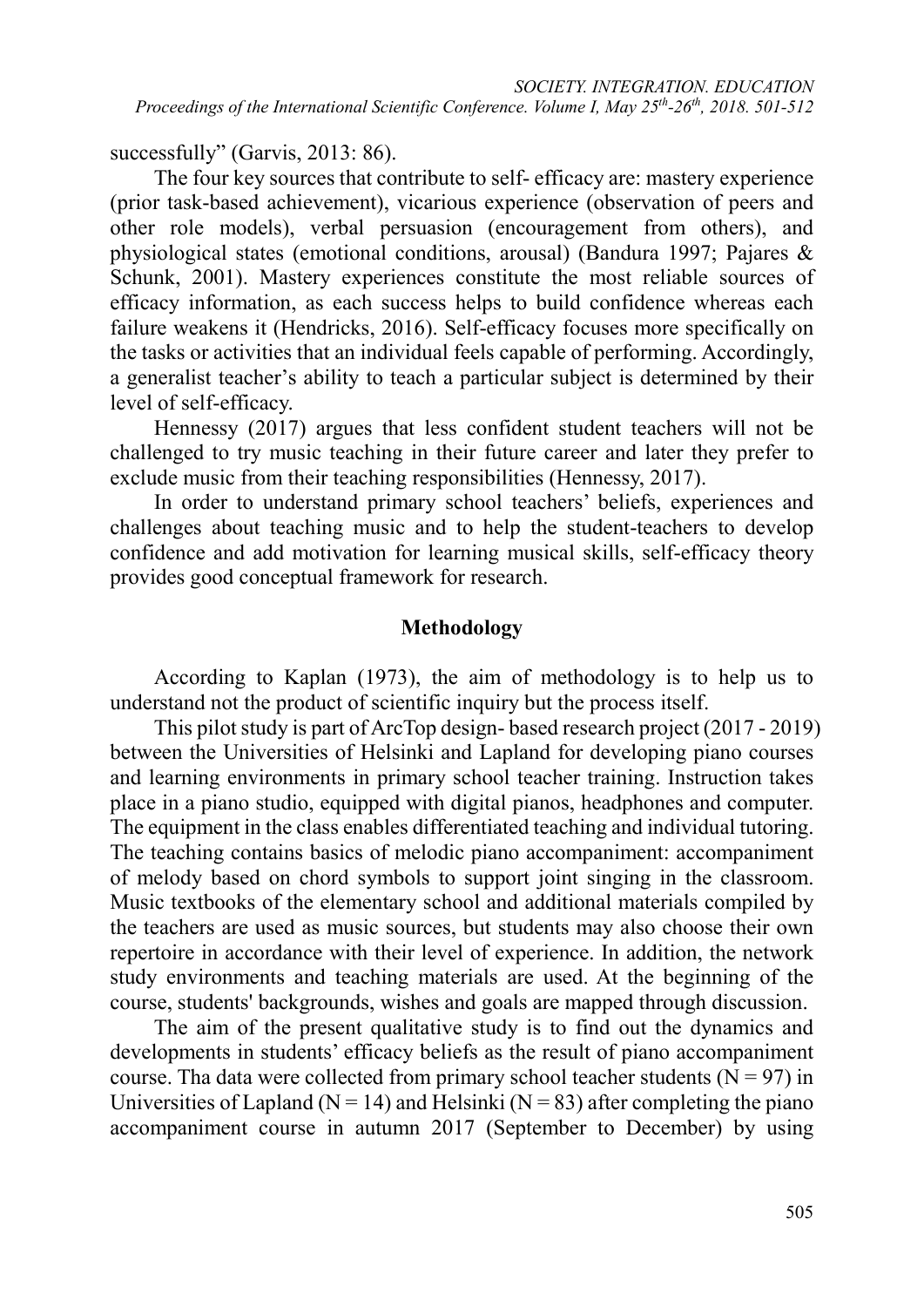open-ended questions. The questions were compiled to find out about students' earlier experiences in piano playing and accompaniment (self-assessment), goal setting and motivation after taking the course. The students in Helsinki were also asked one additional question - their general opinion and thoughts about the course. The answers of the students from Helsinki University are marked as HPP and Lapland University as LSP. The middle numbers "1718" indicate the years and the end of the code - the student's answer.

The data were coded and analysed using content analysis (Cohen et al., 2007) applying the conventional approach. Content analysis is regarded as a flexible method for analyzing text data (Cavanagh, 1997). Hsieh and Shannon (2005) suggest three distinct approaches of content analysis: conventional, directed and summative. As coding categories are derived directly from the data, the approach used in this analysis is conventional.

#### **Results**

The results were analysed accordingly in following basic criteria:

1) **students' mastery level in piano playing.** The results reveal that the students' mastery level in piano playing is very heterogeneous. Out of the total number of respondents ( $N = 97$ ), 64 students (66 %) evaluated their piano playing skills as "total beginners"(B), 26 students (26,9 %) defined their skills as "some experience in piano playing, but not in accompaniment"(SE) and 7 students (72,1 %) - "experienced in both, piano playing and accompaniment"(PA).

2) **students goal setting.** With regard to the goal setting, the majority of the students  $(N = 92)$  set different musical goals to develop skills in piano playing and accompaniment. Students named various elements and components they wished to practice. Their goal setting was usually determined by their evaluated mastery level. Students from group B mainly mentioned playing the melody and bassline, reading music, finding notes on keyboard, learning the triads, playing some primary school songs as their main goals: *I would just like to learn the very basic of piano playing and learn to accompany some primary school songs*  (HPP17181069). *I wanted to learn to play the melody from the notes (*HPP17181055)*. I wish to learn the different possibilities to use chords and become more confident, to learn the main chords* (HPP17181042).

Some students mentioned that at first they had no goal except to pass the course, yet, they became interested in piano accompaniment during the lessons and plan to continue in the future. *At first I had no more goals to just pass, but as I noticed my progress during the course and understood I can learn to play, I became enthusiastic* (HPP17181079).

The students from group SE where more precise in their goals. *I would like*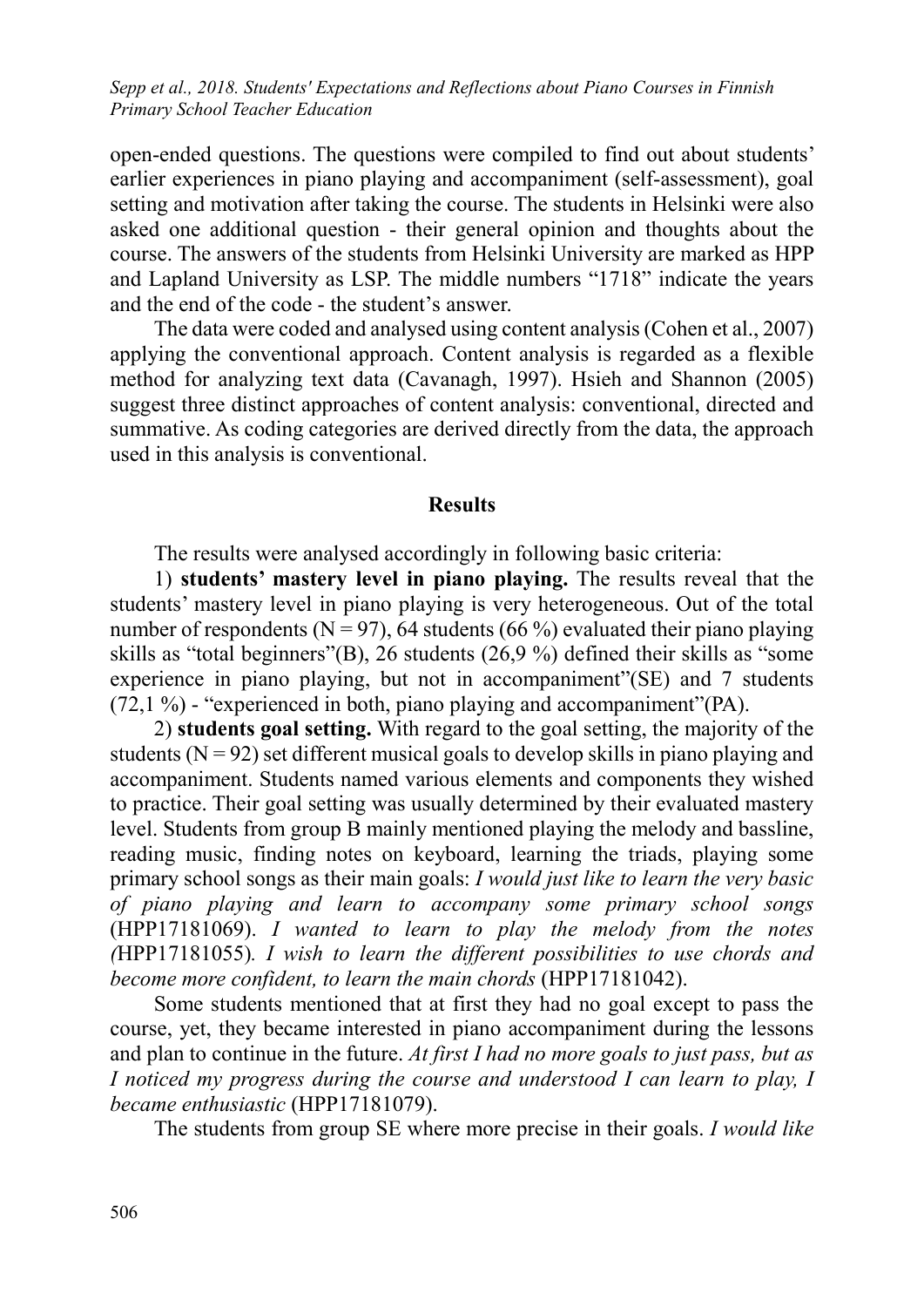*to learn how to use different chords in different styles. I would like to make progress in my playing and it would be wonderful to learn to sing and play at the same time, be more creative: make changes in tempo, be more expressive*  (LSP1718106).

Some had been playing in bands ( $N = 3$ ), yet lacked the skills to read music. *I have been playing in different bands, I can improvise on piano and I have a good musical ear. Yet, I want to learn to read music* (HPP17181001). *I can play the piano, but in accompaniment and music reading, I am a real "greenhorn". I can play the chords and melody, but not at the same time* (LSP1718103).

As students form group PA had the most experience, they also were more specific in their goal setting. *I would like to get some tips how to develop my playing; to learn more difficult chords (7, sus, add), learn different styles of accompaniment in left hand* (HPP17181008). *So far I've been accompanying my own singing. I'd like to learn to accompany others, I would enjoy it. And to learn new songs* (LSP1718111).

All in all only a few students ( $N = 5$ ; 1 on SE level and 4 on B level) did not set any goals except to pass the course. *My goal is just to pass. Sorry to say, but I'm just the beginner and too impatient to practice* (HPP17181070). *I am the beginner and had no great expectations considering the small number of lessons. Still, I learned to play melody and 1-5 in the left hand (HPP17181074).* 

### 3) **levels of efficacy beliefs**

Although there were no direct questions about students efficacy beliefs for the piano course, we found several indications that gave grounds to decide about the self-efficacy level of the students.

The majority ( $N = 78$ ) of the respondents expressed their high level of efficacy for piano playing, either directly: *I am very satisfied with the present situation. I learned the piano basics and some simple songs. I can continue on my own. I wish there could have been more lessons*(HPP17181062). *At first I couldn't play, but it was nice to learn, I even used some black keys. A longer course would have been better*(HPP17181067). *I learned the notes and could play with 2 hands. The freedom to play my favourite music was motivating* (HPP17181063). *I'll do my best to learn although I am the beginner. I learned to accompany about 6 songs every lesson. I got so motivated, that I am going to buy a piano for myself*  (HPP17181069). *I started from the very beginning and I was successful. I learned to read the music and found some new songs myself. More lessons!* (HPP17181080).

or indirectly, through reflecting on their accomplishments in the piano course: *I could not set any goals, as I was a complete beginner. The goal set by the teacher (accompany 3 pieces) seemed impossible and I was surprised positively, I could accomplish it. I had always the idea that one has to start in childhood to learn to*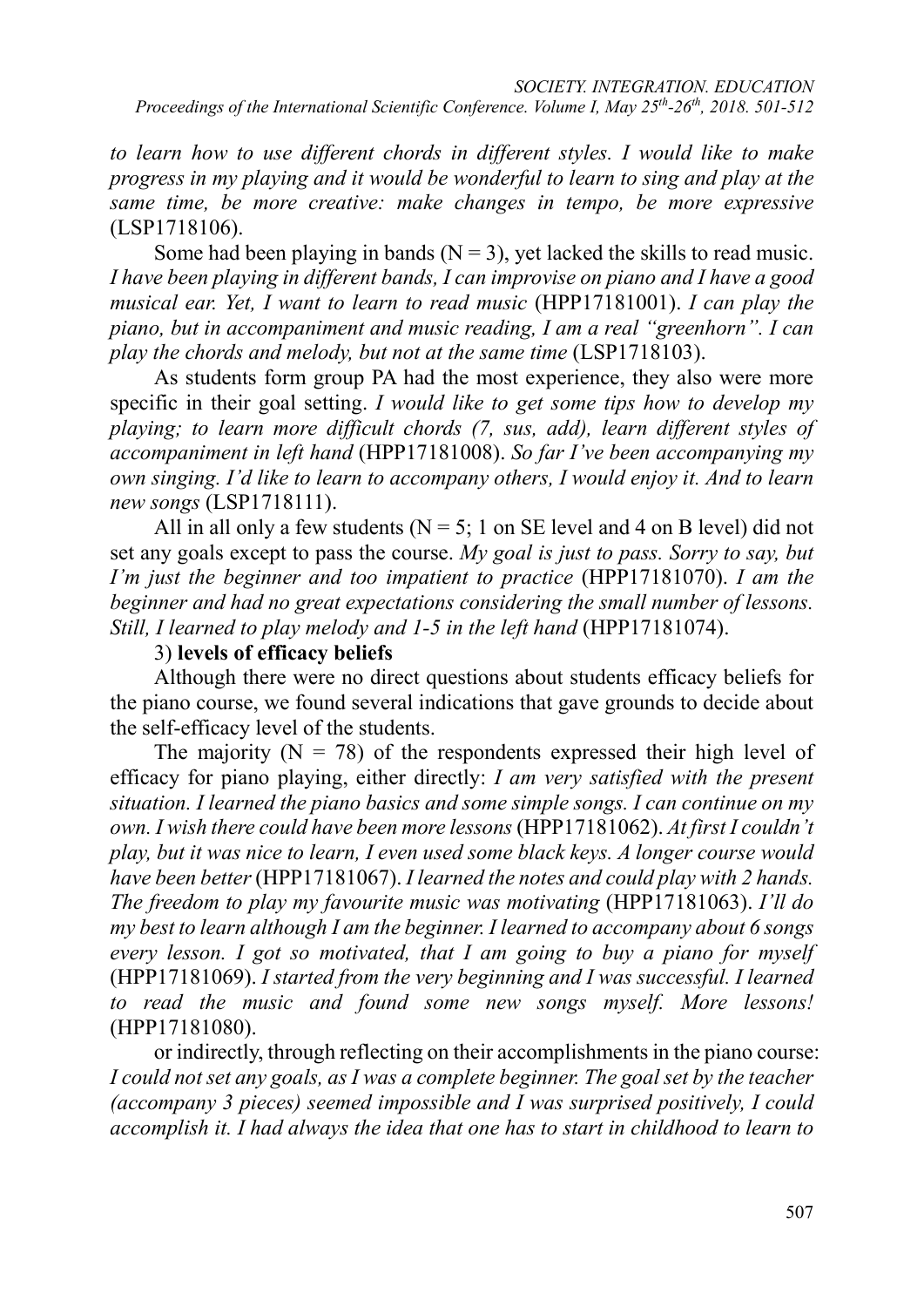*play. I would have started years ago, if I would have known that I progress in playing so well* (HPP17181053). *I like to "colour" and fill the chords, add is "my friend". ….I think that developing my skills is fun* (LSP1718111).

Some students' ( $N = 14$ ) efficacy level was somewhat in the middle, but they still pointed out some accomplishments in piano playing: *I passed it, can play the melody and bassline, but no chords. If I have to teach music, I will use ukulele instead* (HPP17181071). Some notes, need some training (HPP17181058). *Quite clumsy, learned by ear* (HPP17181028). *Seems I had too high expectations, and it disturbs that I could not accomplish my goals. Anyway, I got some new perspectives* (HPP17181005).

The answers of a few students  $(N = 5)$  revealed that they did not set any goals (see previous criterion) and did not express enthusiasm about practicing any musical instrument, express low efficacy level.

In addition, students pointed out some really interesting and useful ideas for further piano course planning concerning piano playing ergonomics, theory lessons, computer programmes, differentiated teaching.

#### **Conclusions and discussion**

The results reveal the uneven mastery level of piano playing: from the total number of the respondents ( $N = 97$ ), only 7 students evaluated their piano playing level as "experienced". Most of the students defined themselves as the "beginners"  $(N = 64)$  and the remaining  $(N = 26)$  has some piano playing background. This gave grounds for expecting the same tendency displaying for the students selfefficacy beliefs. It was evident that goal setting depended to some extent on their prior experiences and achievements: the students from groups SE and PA were more specificwhereas students from group B wanted to acquire the basic skills in piano playing and accompaniment. Yet, considering that the number of piano lessons was only minimal, the idea of being able to accompany simple songs expresses the rather high self-efficacy level of students in group B. According to the study results, there is clear evidence that self-efficacy beliefs have substantial impact on students' goal setting and motivation for piano accompaniment studies.

This pilot study gives further ideas for continuing the study examining specifically the four sources of self-efficacy: prior experiences of mastering tasks, watching others' mastering tasks, messages or "persuasion" from others, and emotions related to stress and discomfort (Pajares & Schunk, 2001), in order to find more and different ways of encouraging students' self-efficacy beliefs connected with piano playing and accompaniment.

The importance and value of the arts education (including music) in developing creativity has been repeatedly underlined and EU strategic framework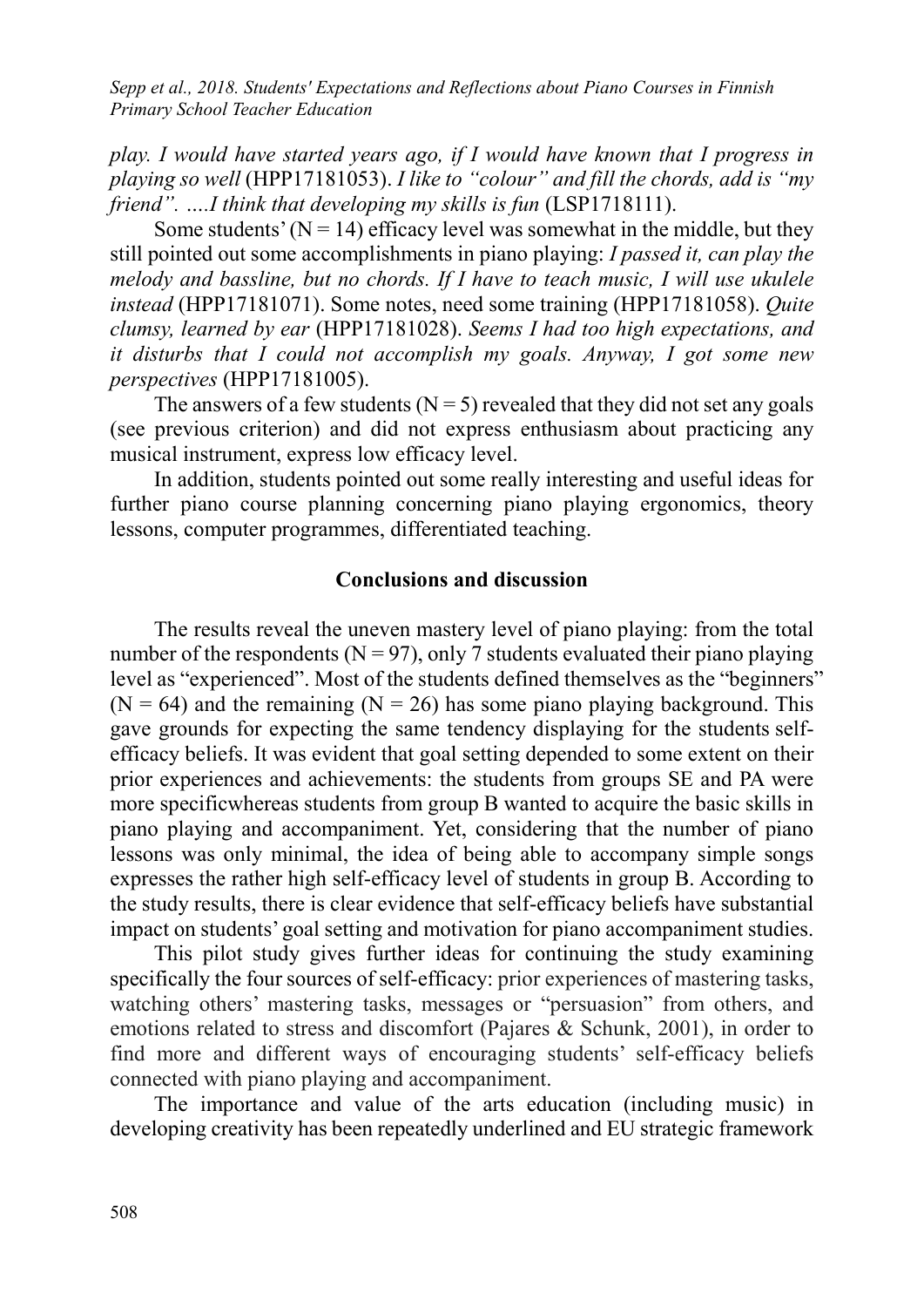for European cooperation clearly emphasises the importance of transversal key competences, including cultural awareness and creativity. Also the need to continuously improve its quality has also been underlined (ACESE 2009). Yet, the amount of music studies has been reduced substantially in primary teacher training. Still, teacher education has to guarantee primary school teachers the competence to teach music at basic education level (Juvonen & Anttila, 2003).

The task of teacher educators is to really encourage self-efficacy beliefs of pre service primary teachers in order to provide them with the best possible knowledge and skills to get involved with music teaching issues at primary school level.

#### **References**

- ACESE. (2009). *Arts and Cultural Education at School in Europe 2009. European Commission.*  Education, Audiovisual & Culture Executive Agency (EACEA P9 Eurydice). Brussels. Retrieved from http://eacea.ec.europa.eu/education/eurydice/documents/thematic [reports/113EN.pdf](http://eacea.ec.europa.eu/education/eurydice/documents/thematic_reports/113EN.pdf)
- Anttila, M. (2010). Problems with school music in Finland. *British Journal of Music Education*, *27 (3),* 241-253.
- Artino, A. R. Jr. (2012). Academic self-efficacy: from educational theory to institutional practice. *Perspectives on Medical Education, vol 1, issue 2*, 76–85.
- Bandura, A. (1977). Self-efficacy: Toward a Unifying Theory of Behavioral Change. *Psychological Rewiew, 84 (2),* 191–215.
- Bandura, A. (1986). *Social foundations of thought and action: A social cognitive theory*. Englewood Cliffs, NJ: Prentice-Hall.
- Bandura, A. (1997). *Self-efficacy: The exercise of control.* New York: Freeman.
- Bandura, A. (2006). Adolescent development from an agentic perspective. In Pajares, F., & T Urdan, T. (Eds.) *Self-efficacy beliefs of adolescents, v*ol. 5*,* 1–43. Greenwich: Information Age Publishing
- Biasutti, M. (2015). Confidence development in non-music specialist trainee primary teachers after an intensive programme. *British Journal of Music Education, 32 (2),* 143-161.
- Cavanagh, S. (1997). Content analysis: concepts, methods and applications. *Nurse Researcher, 4 (3),* 5-16.
- Cohen, L., Manion, L., & Morrison, K. (2007). *Research Methods in Education.* London: Routledge.
- de Vries, P. (2013). Generalist Teachers' Self-Efficacy in Primary School Music Teaching. *Music Education Research, 15 (4),* 375-391.
- de Vries, P. (2017). Self-efficacy and music teaching: Five narratives. *International Journal of Education & the Arts,* 18 (4). Retirieved from<http://www.ijea.org/v18n4/>
- Elliott, J. D. (1995). *Music Matters. A Philosophy of Music Education.* New York: Oxford University Press.
- Elliott, J. D., & Silvermann, M. (2015). *Music Matters. A New Philosophy of Music Education*. 2nd edition. New York: Oxford University Press.
- Enbuska, J., Rimppi, A., Hietanen, L., Tuisku, V., Ruokonen, I., & Ruismäki, H. (2018). Elearning Environments, Opportunities and Challenges in Teaching and Learning to Play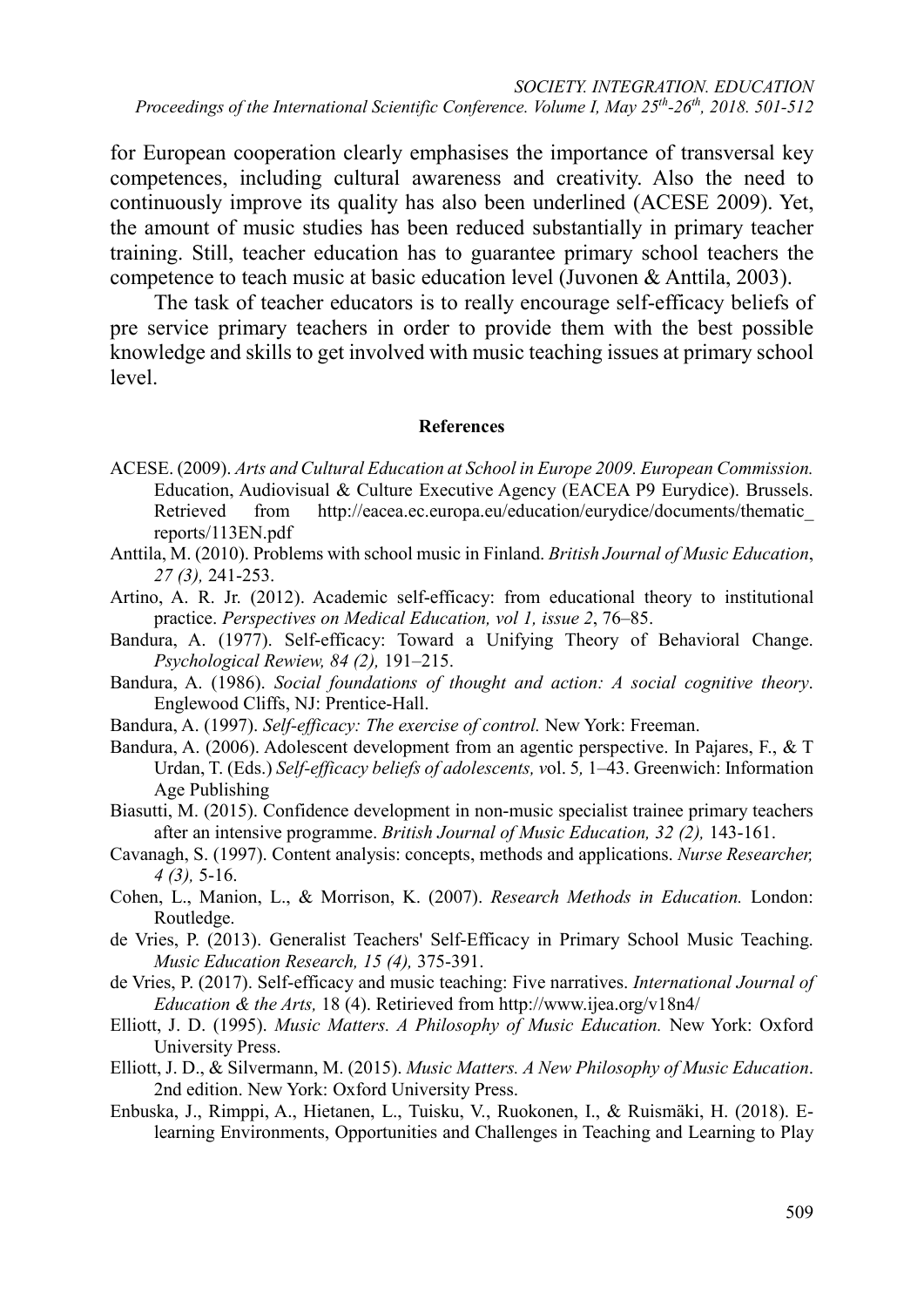the Piano in Student Teacher Education. *The European Journal of Social & Behavioural Sciences, vol 21, no. 3, 226,* 2562-2569.

- Garvis, S. (2013). Beginning generalis teacher self-efficacy for music compared with maths and English. *British Journal of Music Education, 30 (1),* 85- 101.
- Hallam, S., Burnard, P., Robertson, A., Saleh, C., Davies, V., Rogers, L., & Kokatsaki, D. (2009). Trainee Primary-School Teachers' Perceptions of their Effectiveness in Teaching Music. *Music Education Research, 11 (2),* 221-240.
- Hendricks, K. S. (2016). The Sources of Self-Efficacy: Educational Research and Implications for Music. *Update, 35 (1),* 32 - 38. National Association for Music Education
- Hennessy, S. (2000). Overcoming the red-feeling: The development of confidence to teach music in primary school amongst student teachers. *British Journal of Music Education, 17 (2),* 183–196.
- Hennessy, S. (2017). Approaches to increasing the competence and confidence of student teachers to teach music in primary schools. *Education 3-13*, *45 (6),* 689-700.
- Hsieh, H., & Shannon, S. (2005). Three Approaches to Qualitative Content Analysis. *Qualitative Health Research, 15 (9),* 1277-1288.
- Hietanen, L., & Ruismäki, H. (2017). The Use of a Blended Learning Environment by Primary School Student Teachers to Study Music Theory. *The European Journal of Social & Behavioural Sciences, vol 19, no. 2, 212*, 2393-2404.
- Hietanen, L., Koiranen, M., & Ruismäki, H. (2017). Enhancing Primary School Student Teachers' Psychological Ownership in Teaching Music. In: Olckers C., van Zyl L., & van der Vaart L. (Eds.) *Theoretical Orientations and Practical Applications of Psychological Ownership* (pp. 229 - 248)*.* Cham: Springer.
- Holden, H., & Button, S. (2006). The Teaching of Music in the Primary School by the Non-Music Specialist. *British Journal of Music Education, 23 (1),* 23-38.
- Juntunen, M.-L. (2017) National assessment meets teacher autonomy: national assessment of learning outcomes in music in Finnish basic education. *Music Education Research, 19:1*,1-16. Retrieved from: *<https://doi.org/10.1080/14613808.2015.1077799>*
- Juvonen, A., & Anttila, M. (2003). *Kohti kolmannen vuosituhannen musiikkikasvatusta, osa 2 . Näkökulmia musiikkikasvattajien koulutukseen Suomessa ja Virossa.* [Towards the music education of the third millennium—views on music teachers' training in Finland and Estonia]. Joensuu: Joensuu University Press.
- Kaplan, A. (1973). *The Conduct of Inquiry.* Aylesbury: Intertext Books.
- Laitinen, S., Hilmola, A., & Juntunen, M.-L. (2011). Perusopetuksen musiikin, kuvataiteen ja käsityön oppimistulosten arviointi 9. vuosiluokalla [Assessment of the Learning Outcome in Music, Visual Arts, and Craft Education in the 9th Grade of Basic Education]. *Followup Report of Education 2011:1,* 36–95. Helsinki: Finnish National Board of Education.
- Mayer, R. E. (2008). Motivation based on self-efficacy. In Mayer, R.E. (Ed.) *Learning and Instruction (*pp. 504 - 510). Boston: Pearson.
- Morris, J., Lummis,G., McKinnon, D., & Heyworth, J. (2017). Measuring preservice teacher self-efficacy in music and visual arts: Validation of an amended science teacher efficacy belief instrument. *Teaching and Teacher Education, 64,* 1-11.
- Multon, K. D., Brown, S. D., & Lent, R. W. (1991). Relation of self-efficacy beliefs to academic outcomes: A meta-analytic investigation. *Journal of Counseling Psychology, 38,* 30-38.
- Mäkinen, M., & Juvonen, A. (2017). Can I Survive This? Future class teachers expectations, hopes and fears towards music teaching. *Problems in Music Pedagogy, 16 (1),* 49-61.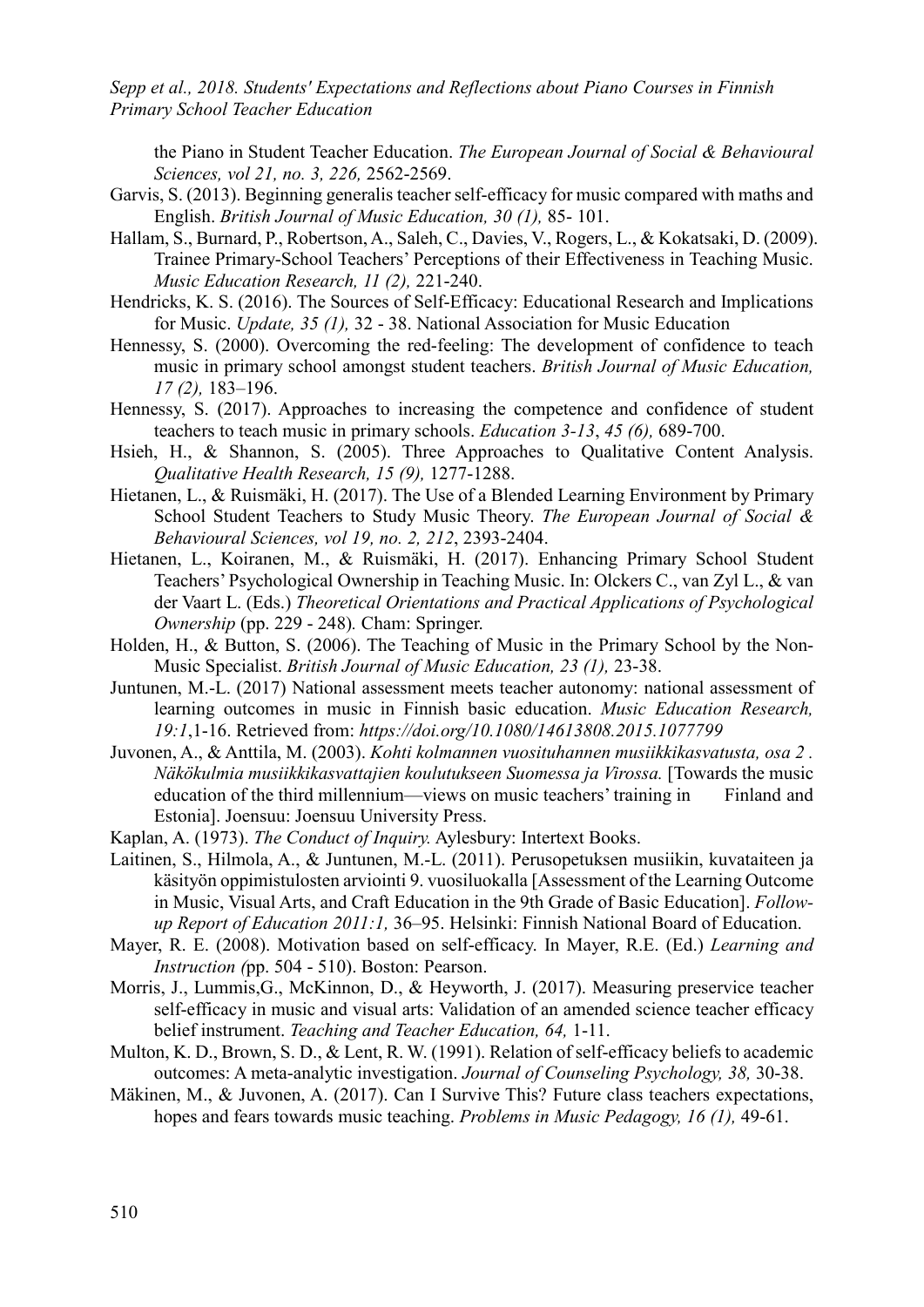*SOCIETY. INTEGRATION. EDUCATION* 

*Proceedings of the International Scientific Conference. Volume I, May 25th-26th, 2018. 501-512* 

- NCCBE (2014). *National Core Curriculum for Basic Education. Opetushallitus.* [National Board of Education]. Helsinki: Next Print Oy
- Niemi, H., Toom, A., & Kallioniemi, A. (2012). *Miracle of Education: The Principles and Practices of Teaching and Learning in Finnish Schools.* Rotterdam: Sense Publishers.
- Pajares, F., & Urdan, T. (2005). *Self-Efficacy Beliefs of Adolescents*. Greenwich, Connecticut: Information Age Publishing.
- Pajares, F., & Schunk, D. (2001). Self-beliefs and school success: Self-efficacy, self-concept, and school achievement. In Riding, R., & Rayner, S. (Eds.), *Perception* (pp. 239-266). London: Ablex Publishing.
- Partanen, P., Juvonen, A., & Ruismäki, H. (2009). Finnish music education- structure and line. In H. Ruismäki, H., & Ruokonen, I. (Eds.) *Arts-Contact Points Between Cultures. 1st International Journal of Intercultural Arts Education Conference: Post-Conference Book*  (pp. 15-26). University of Helsinki. Research Report 312.
- Puurula, A. (1992). Ei koulua vaan elämää varten. [Not for school, but for life]. *Ajatuksia taideja taitokasvatuksen asemasta koulussa. [Ideas about arts' education at school]. Tutkimuksia 103.* Opettajankoulutuslaitos, Helsingin yliopisto.
- Reinikainen, P. (2012). The Amazing PISA Results in Finnish Schools. In: Niemi, H., Toom, A., & Kallioniemi, A. (Eds.), *The Miracle of Education: The Principles and Practices of Teaching and Learning in Finnish Schools* (pp. 3 – 18). Rotterdam: Sense Publishers.
- Ruokonen, I., & Muldma, M. (2007). What music means to me: Estonian and Finnish eighthgrade pupils' opinions on music. In: Pipere, A. (Ed.) *Education and sustainable development: first steps toward changes* (pp. 175–190). Daugavpils: Baltic and Black Sea Circle Consortium, Institute of Sustainable Education, Daugavpils University.
- Ruokonen, I., Enbuska, J., Hietanen, L., Tuisku, V., Rimppi, A., & Ruismäki, H. (2017). Finnish student teachers' self-assessments of music study in a blended learning environment. *The Finnish Journal of Music Education, Vol 20, No. 2*, 30-39.
- Russell-Bowie, D. (2009). 'What me? Teach music to my primary class?' Challenges to teachingmusic in primary schools in five countries. *Music Education Research*, *11 (1),* 23–36.
- Saarelainen, J., & Juvonen, A. (2017). Competence Requirements in Finnish Curriculum for Primary school Music education. *Problems in Music Pedagogy, 16 (1)*, 7-19.
- Sahlberg, P. (2011). *Finnish Lessons: What can the world learn from educational change in Finland?* New York: Teachers College Press.
- Schunk, D. H., & Pajares, F. (2009). Self-efficacy theory. In: Wentzel, K., & Wigfield, A(Eds.) *Handbook of motivation at school (*pp. 35–53). New York, NY: Routledge.
- Sepp, A., Ruokonen, I., & Ruismäki, H. (2010). Comparing Some Aspects of Estonian and Finnish Music Educational Systems and Curriculum. In: Ruokonen, I., & Ruismäki, H. (Eds.) *Rights of the Child to the Arts, Culture and Creativity; 2nd International Journal of Intercultural Arts, Education Conference (*pp. 3–22). Helsinki: Helsinki University.
- Swanwick, K. (1992). *Music Education and the National Curriculum*. London: The Tufnell Press.
- Tereska, T. (2003). *Peruskoulun luokanopettajiksi opiskelevien musiikillinen minäkäsitys ja siihen yhteydessä olevia tekijöitä.* [Class teacher trainees' musical identity and connected issues]. Tutkimuksia 243. Opettajankoulutuslaitos, Helsingin yliopisto.
- Tossavainen, T., & Juvonen, A. (2015). Finnish Primary and Secondary School Students' Interest in Music and Mathematics Relating to Enjoyment of the Subject and Perception